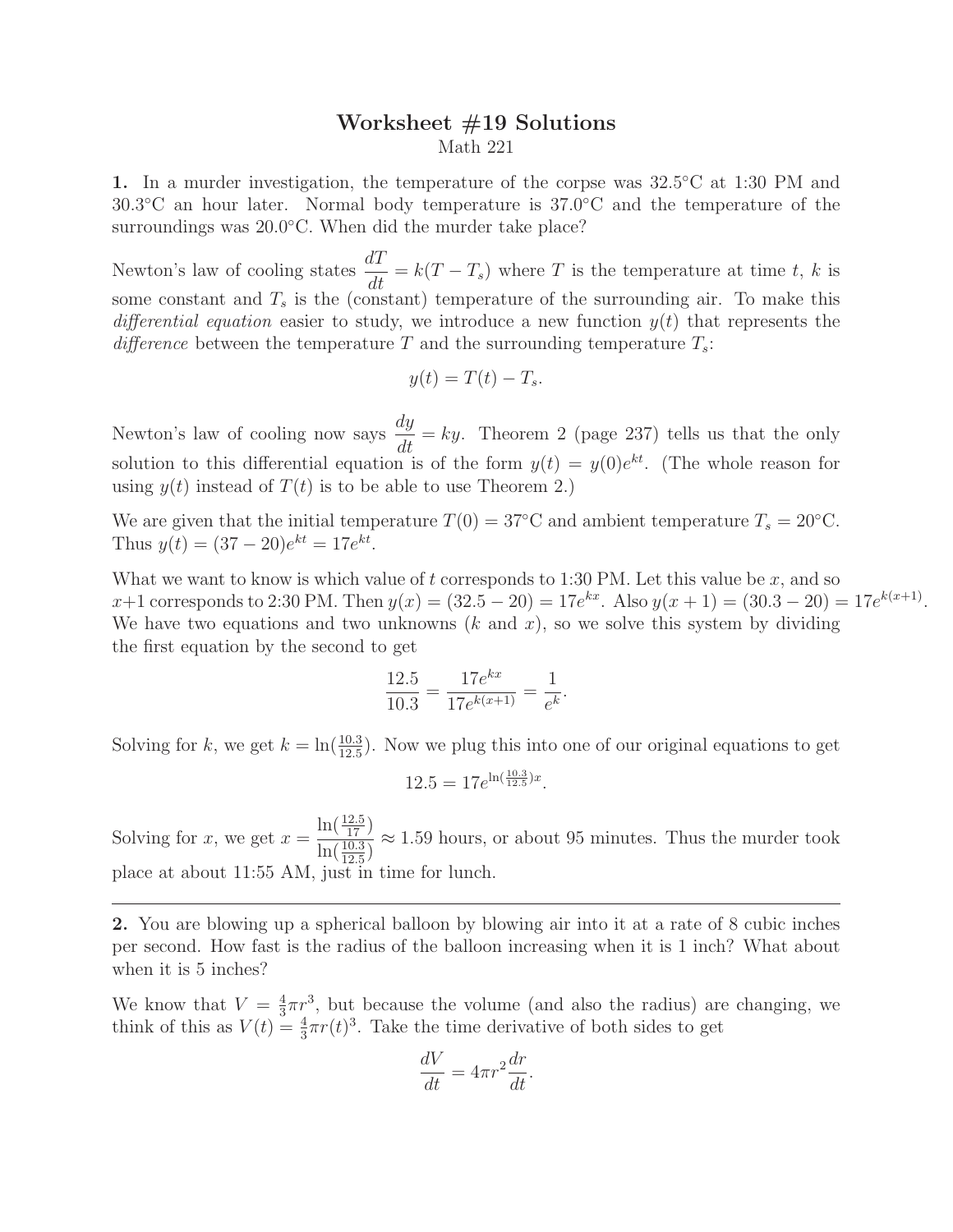We are given that  $\frac{dV}{dt} = 8$ , and we want to know  $\frac{dr}{dt}$  when  $r = 1$  and  $r = 5$ . Plugging everything in, we get  $8 = 4\pi(1^2)$  $\frac{dr}{dt}$  and  $8 - 4\pi(5^2)$  $\frac{dr}{dt}$ , respectively. Solving for  $\frac{dr}{dt}$ , we have dr  $\frac{d}{dt} =$ 2  $rac{2}{\pi}$  in/sec and  $\frac{dr}{dt}$  = 2  $\frac{2}{25\pi}$ , respectively.

3. Find the equation of the tangent line to the curve  $xy + x + y + \sin(xy) = 1$  at the point  $(0, 1)$ .

Since we want to find the equation of a line tangent to the given curve, we need two pieces of information: the slope of the line, and a point on the line. We are given the point on the line of  $(0, 1)$ . Thus our final answer will have the form  $y - 1 = m(x - 0)$ .

All we need to do is find the slope of the tangent line. Slope is  $\frac{\text{rise}}{\text{run}}$ , so we need to find  $\frac{dy}{dx}$ . Taking the derivative of the curve with respect to  $x$ , we get

$$
(1 \cdot y + x \cdot \frac{dy}{dx}) + 1 + \frac{dy}{dx} + \cos(xy)(y + x\frac{dy}{dx}) = 0.
$$

Rearrange the equation so all  $\frac{dy}{dx}$  terms are on the same side, factor  $\frac{dy}{dx}$  out, and solve:

$$
x\frac{dy}{dx} + \frac{dy}{dx} + x\frac{dy}{dx}\cos(xy) = -(y+1+y\cos(xy))
$$

$$
\frac{dy}{dx}(x+1+x\cos(xy)) = -(y+1+y\cos(xy))
$$

$$
\frac{dy}{dx} = -\frac{y+1+y\cos(xy)}{x+1+x\cos(xy)}.
$$

Setting  $x = 0$  and  $y = 1$ , we get  $m = -3$ . So the final answer (equation of the tangent line) is  $y = -3x + 1$ .

4. Show that the sum of a positive number with its reciprocal is always at least 2.

Let  $f(x) = x + \frac{1}{x}$  $\frac{1}{x}$  for  $x > 0$ . To show that  $f(x) \geq 2$ , we show that the *minimum* of  $f(x)$  is at least 2. To find the minimum, we use the first derivative of  $y$ :

$$
f'(x) = 1 - x^{-2} = \frac{x^2 - 1}{x^2}.
$$

Because we are assuming  $x > 0$ , the only critical point is  $x = 1$ . Because  $f'(x) < 0$  for  $0 < x < 1$  and  $f'(x) > 0$  for  $x > 1$ , we have that  $x = 1$  is a local min, and because there are no other critical points, it is also the global minimum. Therefore  $f(x) \geq 2$  for all  $x > 0$ .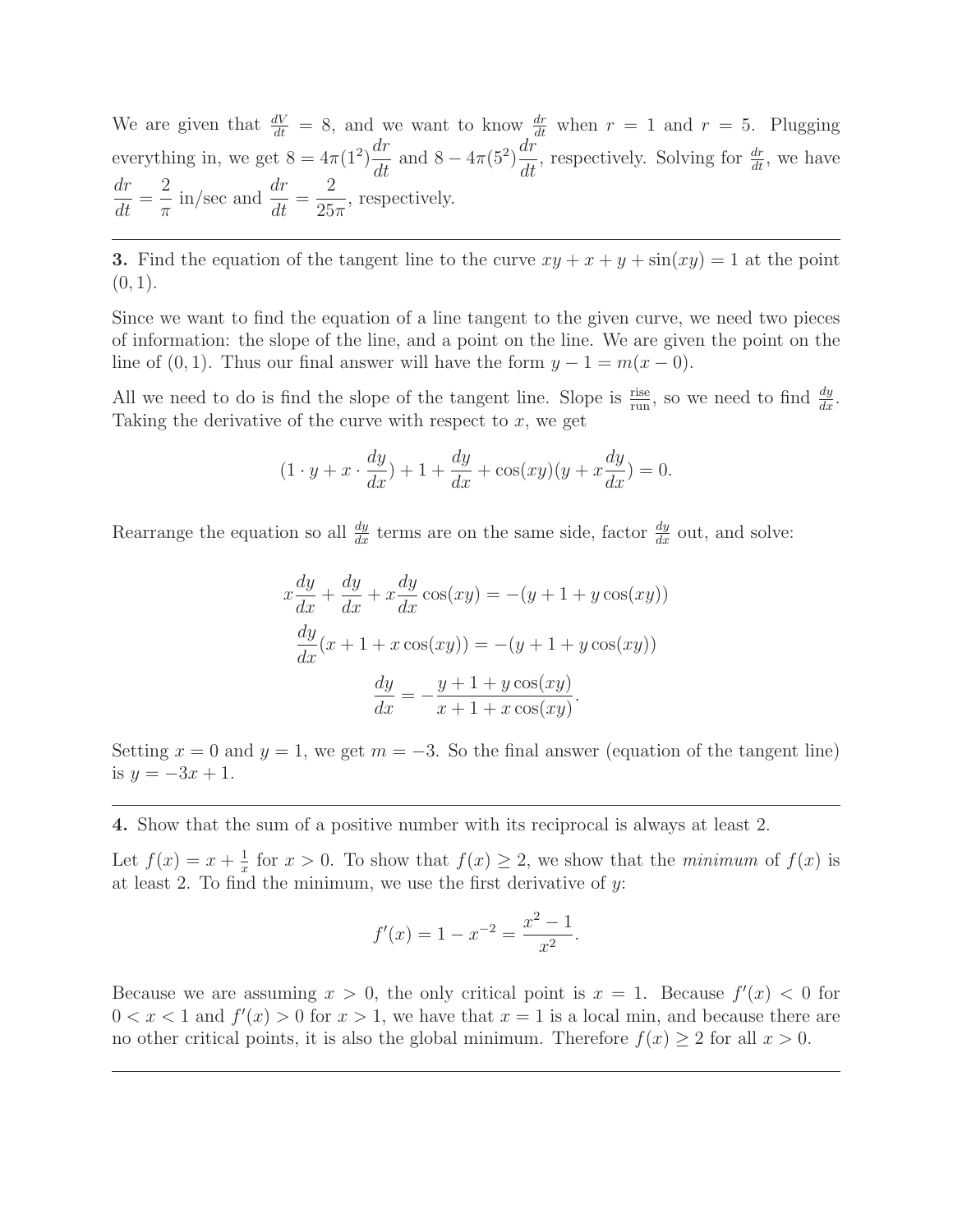## **5.** Determine the minimal distance from a point on the graph of  $y = 4 - x^2$  to the origin.

Let  $D(x)$  be the distance from the origin to the point  $(x, y)$  on the given curve. Thus  $D(x) = \sqrt{(x-0)^2 + (y-0)^2} = \sqrt{x^2 + (4-x^2)^2}$ . We want to minimize  $D(x)$ , so we take the first derivative: 2

$$
D'(x) = \frac{2x + 2(4 - x^2)(-2x)}{2\sqrt{x^2 + (4 - x^2)^2}}
$$

.

The denominator of  $D'(x)$  is never negative, so our only critical points occur when  $2x 4x(4-x^2) = 0$ . This gives us critical points  $x = 0, \pm \sqrt{\frac{7}{2}}$  $\frac{7}{2}$ . Now we check when  $D'(x)$  is positive or negative in the following chart:

$$
\begin{array}{c|c|c|c|c}\n\hline\n-\hspace{1.5cm}\n-\hspace{1.5cm}\sqrt{\frac{7}{2}} & 0 & \sqrt{\frac{7}{2}} \\
\hline\n-\hspace{1.5cm}\sqrt{\frac{7}{2}} & 0 & \sqrt{\frac{7}{2}} \\
\hline\n\end{array}
$$

This table shows us that  $\pm \sqrt{\frac{7}{2}}$  $\frac{7}{2}$  are the local minima and 0 is a local max. The value of  $D(x)$ at both of the local minima points is  $\frac{\sqrt{15}}{2}$  $\frac{15}{2}$ , and we don't care about the local max.

Because  $\lim_{x\to\infty} D(x) = \infty$  and  $\lim_{x\to-\infty} D(x) = \infty$ , we have that  $\frac{\sqrt{15}}{2}$  $\frac{15}{2}$  is the global minimum for  $D(x)$ .

**6.** Find the critical points of  $f(x) = \frac{x-1}{x^2+1}$  and determine if they are local or global maxima or minima.

To determine the critical points, we need to find all the places where  $f'(x)$  is zero or undefined.

$$
f'(x) = \frac{(x^2+1)\cdot 1 - 2x(x-1)}{(x^2+1)^2} = -\frac{x^2-2x-1}{(x^2+1)^2}.
$$

Since  $(x^2 + 1)^2$  is never zero, we only need to find where  $f'(x) = 0$ . Using the quadratic equation, we find roots at  $x = 1 \pm \sqrt{2}$ . Now we check when  $f'(x)$  is postive or negative in the following chart:

$$
\begin{array}{c|c|c|c}\n+ & - & - & + \\
\hline\n1 - \sqrt{2} & 1 + \sqrt{2}\n\end{array}
$$

This table shows us that  $1 - \sqrt{2}$  is a local max and  $1 + \sqrt{2}$  is a local min. The values of  $f(x)$  at these points are  $-\frac{1}{2} - \frac{1}{\sqrt{2}}$  $\frac{1}{2}$  and  $-\frac{1}{2} + \frac{1}{\sqrt{2}}$  $\overline{z}$ , respectively. (Approximately, these values are  $-1.2$  and  $0.2$ .)

To determine the global max and global min, we need to also check  $\lim_{x\to\infty} f(x)$  and lim<sub>x→−∞</sub> f(x). In each case, the x<sup>2</sup> term in the denominator grows faster than the numerator, so both limits are 0. Therefore the local min and max are also the global min and